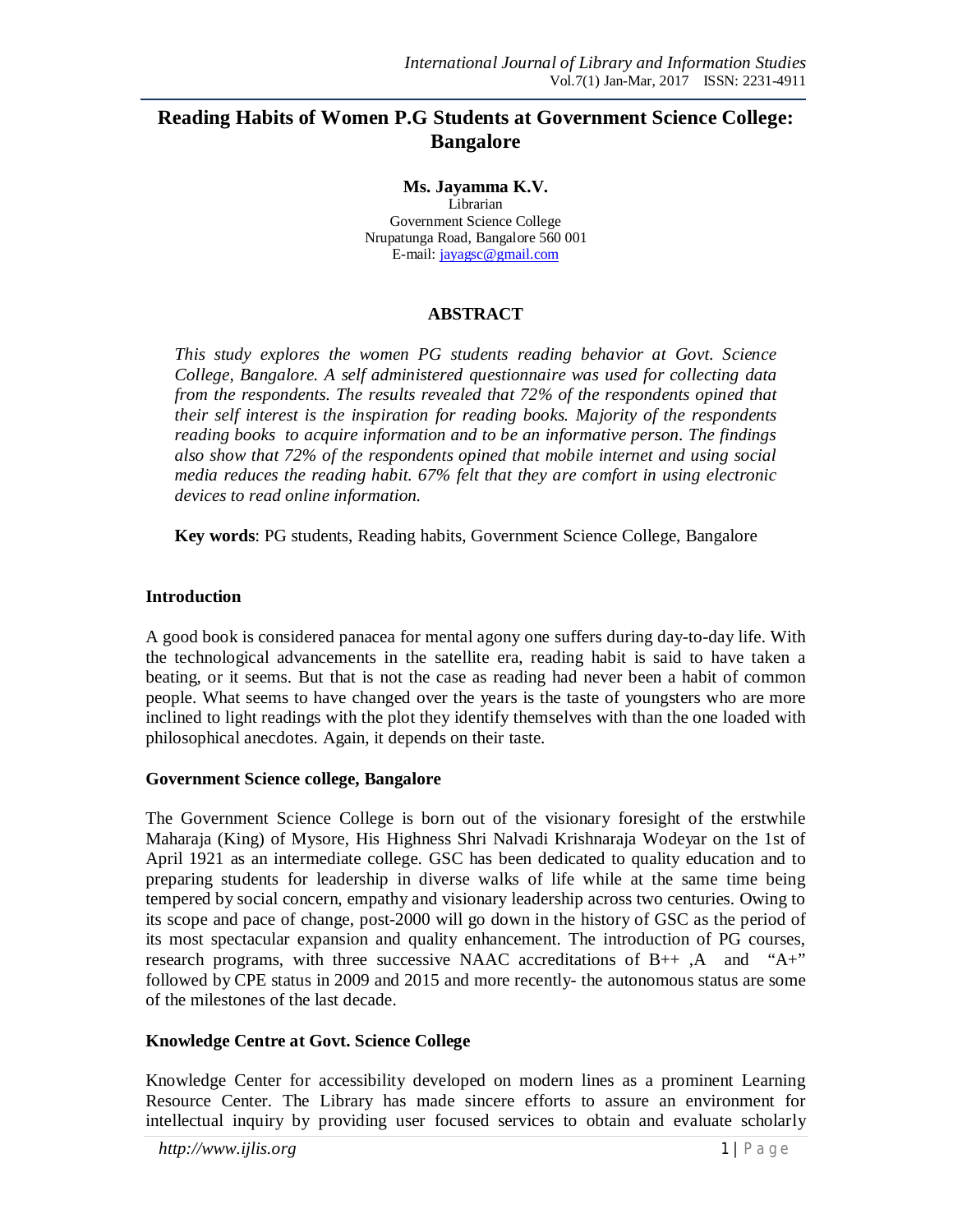information and knowledge available in main formats and strives to create new knowledge to increase understanding and develop wisdom. To keep pace with time and expectations of users, the library has facilities with 30 computers for browsing the internet, e-learning packages, and full text e-resources.

#### **Review of Literature**

Kamalipour, Robinson & Nortman (1998) study revealed that students spend 45.05% of their working hours per week attending to both electronic and print media for study and leisure reading activities.

Chittaranjan Panigrahi (1998) conducted a study on reading habits, information needs and information seeking behavior of the working women of Steel city, Rourkela. The study shows that 28% of them working women read for 1-2 hours a week, while 11% read for less than an hour, 21% of the respondents read for more than 6 hours a week in their respective subject fields or specialization.

Abdul karim & Hasan Ameila (2007) study understand the reading habits and attitudes of the Bachelor of IT students and the Bachelor of Arts students from the International Islamic university Malaysia. The study found that majority of the students read newspaper every day. Parlette, Melanie (2010) examined the reading habits and experiences of first-year undergraduate students at Dalhousie University and the University of King's College in Halifax, Nova Scotia, Canada. This study suggests that reading for pleasure is a wellestablished habit amongst many first-year undergraduate students.

Natter (2010) reported the problems and suggestions to improve reading habits of college students in Tamilnadu. Respondents expressed that they are improving their reading habit using the facilities in the library.

Thankousdi (2011) conducted a study on reading habits among library and information science students of Annamalai University. The result of the study indicated that majority of the LIS students (79.53 %) are interested in reading LIS course material frequently, (46.19 %) of the students never read LIS journals. The study reveals that in a library there should be adequate reading area and related facilities to accelerate reading habits.

Baladhandayutham  $\&$  Suji (2014) study analyze the reading habit among the students of engineering colleges in Madurai district. The findings revealed that more than half of the students spent an hour for reading and 88.92% of the students have news paper reading.

#### **Objectives of the Study**

The study was carried out with the following objectives for the better understanding of PG Students reading behavior.

- To know the frequency of library visit and the purpose of reading
- To identify the people inspire for the book reading
- To examine the preferred language for book reading
- To determine the best time for reading for the women PG students
- To get the opinions on the impact of using internet and social media on reading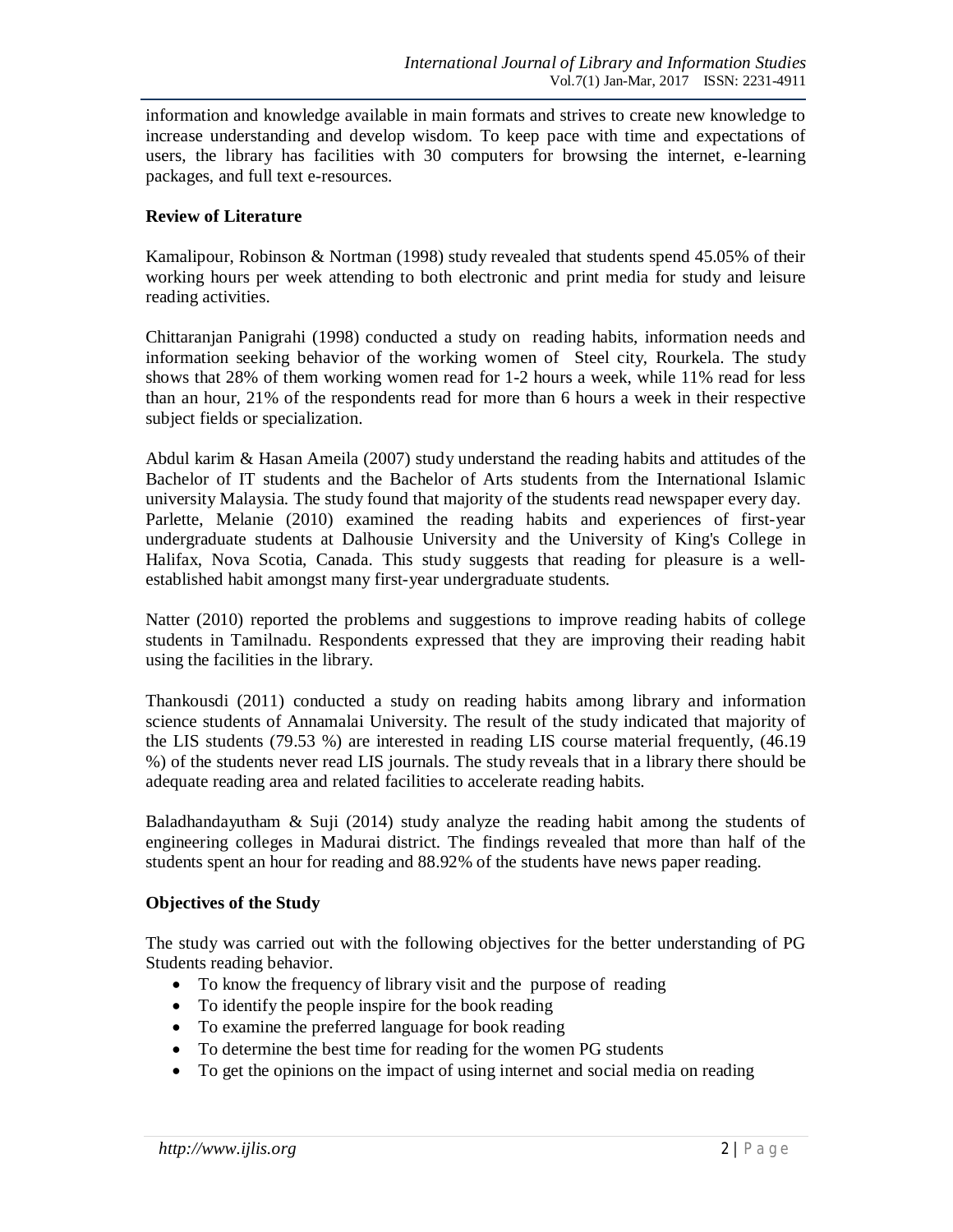#### **Scope and Limitations of the Study**

Studies have been carried out to document the reading habits of the users in different PG disciplines. The present study is limited to Reading habits of women P.G students of Govt. Science College, Bangalore city, Karnataka.

#### **Methodology**

The study is carried out to explore the women PG students reading behavior at Govt. Science College, Bangalore. The population of PG students comprises the departments of Zoology, Mathematics, Bio Technology, Chemistry, Botany, Physics, and Microbiology only. The investigator selected only PG women students for the study. To collect the data from the respondents a structured questionnaire was prepared based on the objectives of the study, and the investigator personally distributed the questionnaires and receives the response from the eighty three students. The responses received from the students to the questions are presented in the form of tables and figures, analyzed by using a simple method of percentage calculation.

#### **Analysis and Discussion Response on College Library Visit**



College library is not only a place for getting required books for the academic needs of the students. It is a place to facilitate for reading. The students turnout to the library for spending their leisure time to find a book for reading is depends on the reading room facilities like good lighting, ventilation, comfortable furniture etc.,. It is evident from fig-1 that majority 60 (72%) of the respondents visit the college library frequently. Rest 23 (28%) did not visit the library frequently.

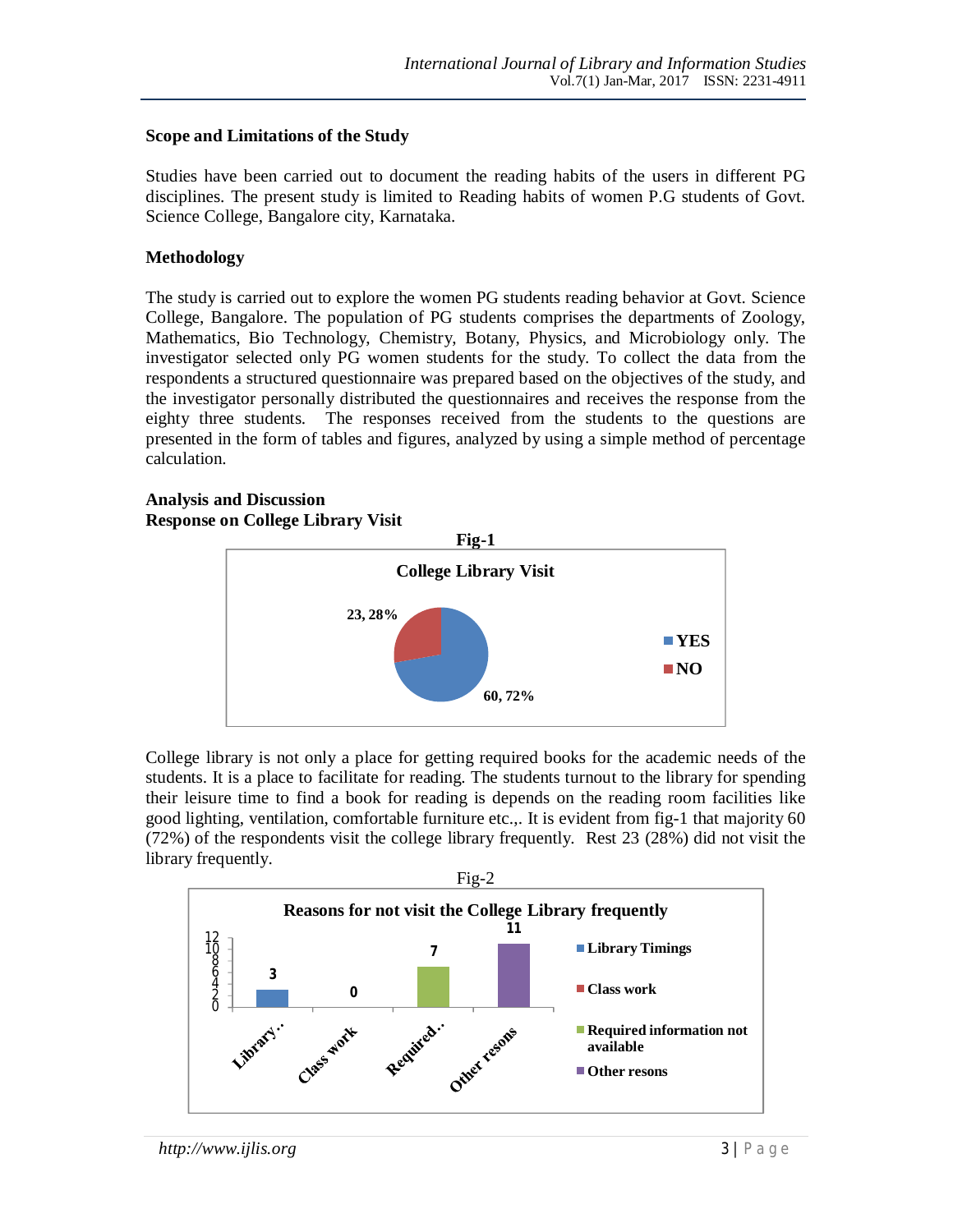Fig-2 explains the data relating to the reasons those prevent the respondents not visit the library frequently. Majority 11(47.82%) respond that other reasons which are not concerned to library, followed by 7(25%) opined that required information is not available to their needs.



Fig-3 indicates the data concerned to student's visit of any public library other than their college library. It is clear from fig-3 that majority 45 (54%) of the respondents are not visit the public library for any information. Whereas 38(46%) opined that they visit other public libraries if they need any information.

| Table-1 |                       |              |            |  |  |
|---------|-----------------------|--------------|------------|--|--|
| S.No    | <b>Purpose</b>        | <b>Total</b> | Percentage |  |  |
|         | To pass Exams         |              | 37.34      |  |  |
|         | To spend leisure time | 04           | 4.81       |  |  |
|         | To improve GK         | l6           | 19.27      |  |  |
|         | To be informative.    | 38           | IG 98      |  |  |

**Purpose of Reading books Table-1**

Reading books by the students definitely some purpose oriented. Table-1 shows that majority 38 (46.98%) of the respondents opined that they read books for the purpose of to be informative, followed by 31(37.34%) to pass the examination, 16(19.27%) to improve General knowledge.



# **Language preference in Reading books**

Books available in any public, academic and even in special libraries are in different languages and in different subjects. Information is generated from various languages. To meet the information needs of their clientele libraries are provide the appropriate language books. Fig-4 depicts that the preference of language for reading books. It is clear that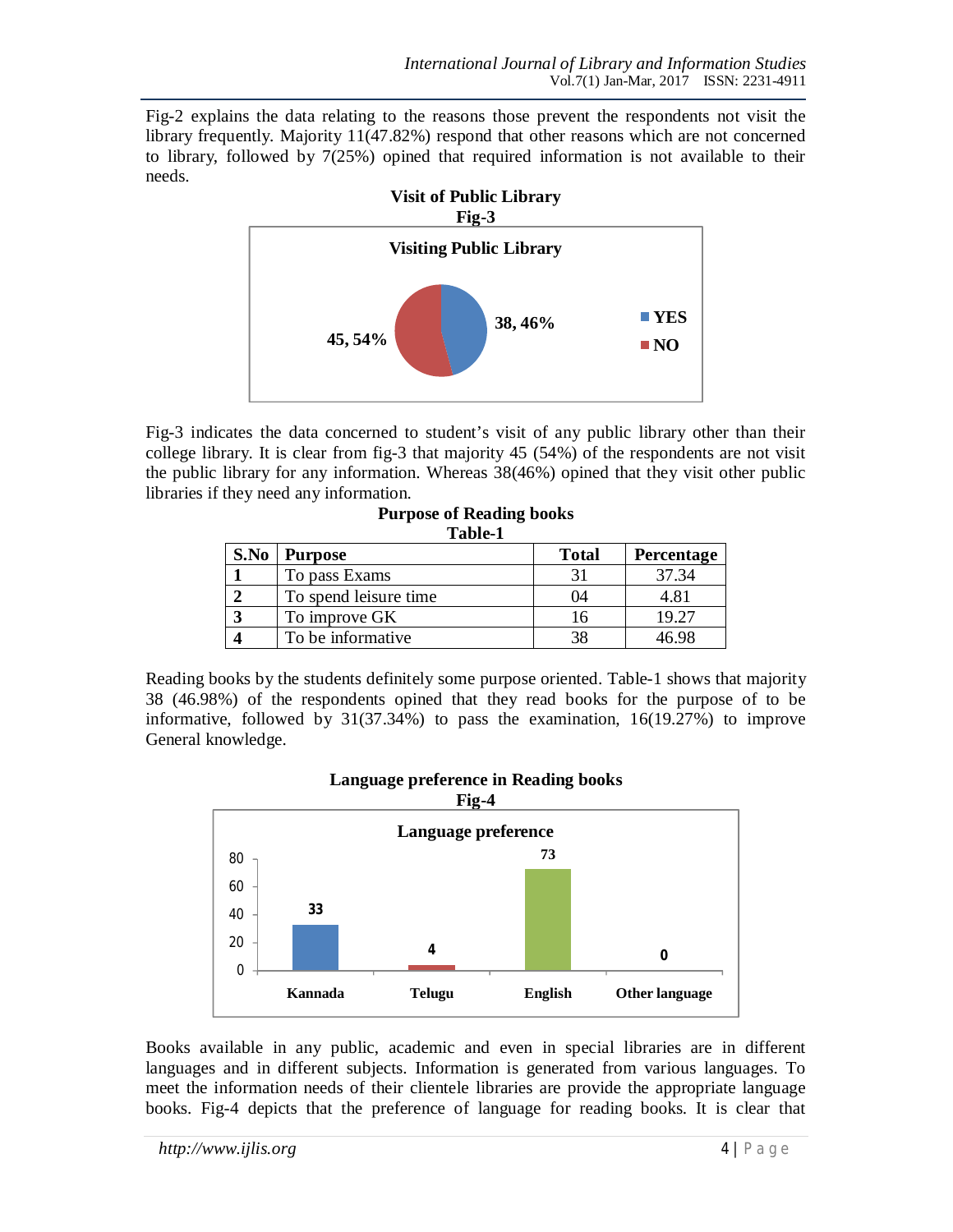majority 73(87.95%) of the respondents preferred to read English medium books, followed by 33(39.75%) opined that they prefer Kannada, only 4 (4.81%) for Telugu books.

| S.No | <b>Inspirers</b> | <b>Total</b> | Percentage |
|------|------------------|--------------|------------|
|      | Family members   | 10           | 12.04      |
|      | Teachers         | 17           | 20.48      |
|      | Friends          |              | 2.40       |
|      | Self Interest    | 60           | 72.28      |
|      | Librarian        |              | 6.02       |

#### **Inspiration of Reading Books Table-2**

Reading is an intellectual activity. It requires interest; inspiration as well as instigate Table-2 explains the inspirers of book reading. It shows that majority of the respondents 60 (72.28%) opined that their self interest is the prime motive to read books, followed by their teachers 17(20.48%). It shows that teachers can make some impact on the students reading.

| Table-3 |                                |              |                   |  |  |  |
|---------|--------------------------------|--------------|-------------------|--|--|--|
| S.No    | <b>Best time to Read books</b> | <b>Total</b> | <b>Percentage</b> |  |  |  |
|         | Morning                        |              | 48.19             |  |  |  |
|         | Afternoon                      | 10           | 12.04             |  |  |  |
|         | Evening                        | 18           | 21.68             |  |  |  |
|         | Night                          |              | 13.25             |  |  |  |

# **Best time to read Books**

Reading is one type of mental exercise. It requires noise less surroundings, less disturbance in a calm and pleasant place motivate to read books. Table-3 shows the preferred time for reading. It is clear from the data that nearly half of the respondents 40(48.19%) opined morning is the best time for reading, followed by 18(21.68%) in the evening, 11 (13.25%) in night.

| Table-4 |                     |              |            |  |  |
|---------|---------------------|--------------|------------|--|--|
| S.No    | Deciding factors to | <b>Total</b> | Percentage |  |  |
|         | Read a book         |              |            |  |  |
|         | Title               | 20           | 24.09      |  |  |
|         | Author              |              | 32.53      |  |  |
|         | Subject             |              | 44.57      |  |  |
|         | Abstract            |              | 5.02       |  |  |

# **Deciding Factors to read a book**

To read a book there are various factors stimulate us, like the title of the books, author, publisher, subject, brief abstract, preface etc., Table-4 gives the data relating to factors decides for book reading. It is clear that majority (44.57%) of the respondents opined that subject is the deciding factor to read a book, followed by author 27 (32.53%) , title 201  $(24.09\%)$ .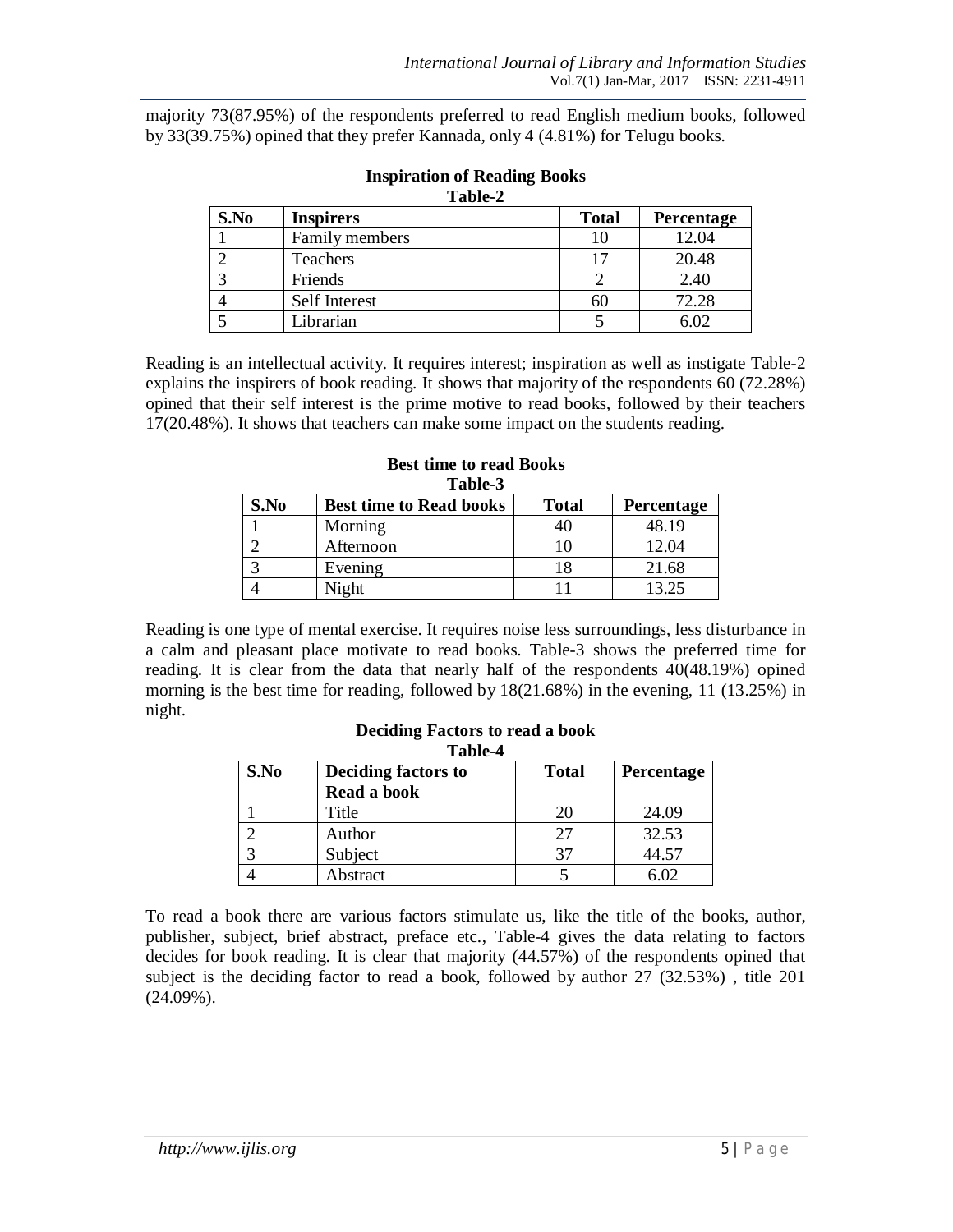

Now a day's college students are busy with watching television, videos, playing mobile games, chatting with friends through social media like Face book, whatsapp etc and they hardly find a time to read books. The Fig-5 represents the data relating to time spent by the students for book reading. It is clear from the above fig-5 that majority (45%) of the respondents spent 1-2 hours in a day for reading. 26(32%) for 2- 4 hours, 13(16%) more than four hours in a day.



A good book is just like a friend. It makes the reader to feel comfort. Fig-6 depicts that majority 74 (89%) of the respondents opined that reading reduces their loneliness. Only 9 (11%) responded negatively.

#### **Opinion on Mobile internet and social media usage reducing reading habit**

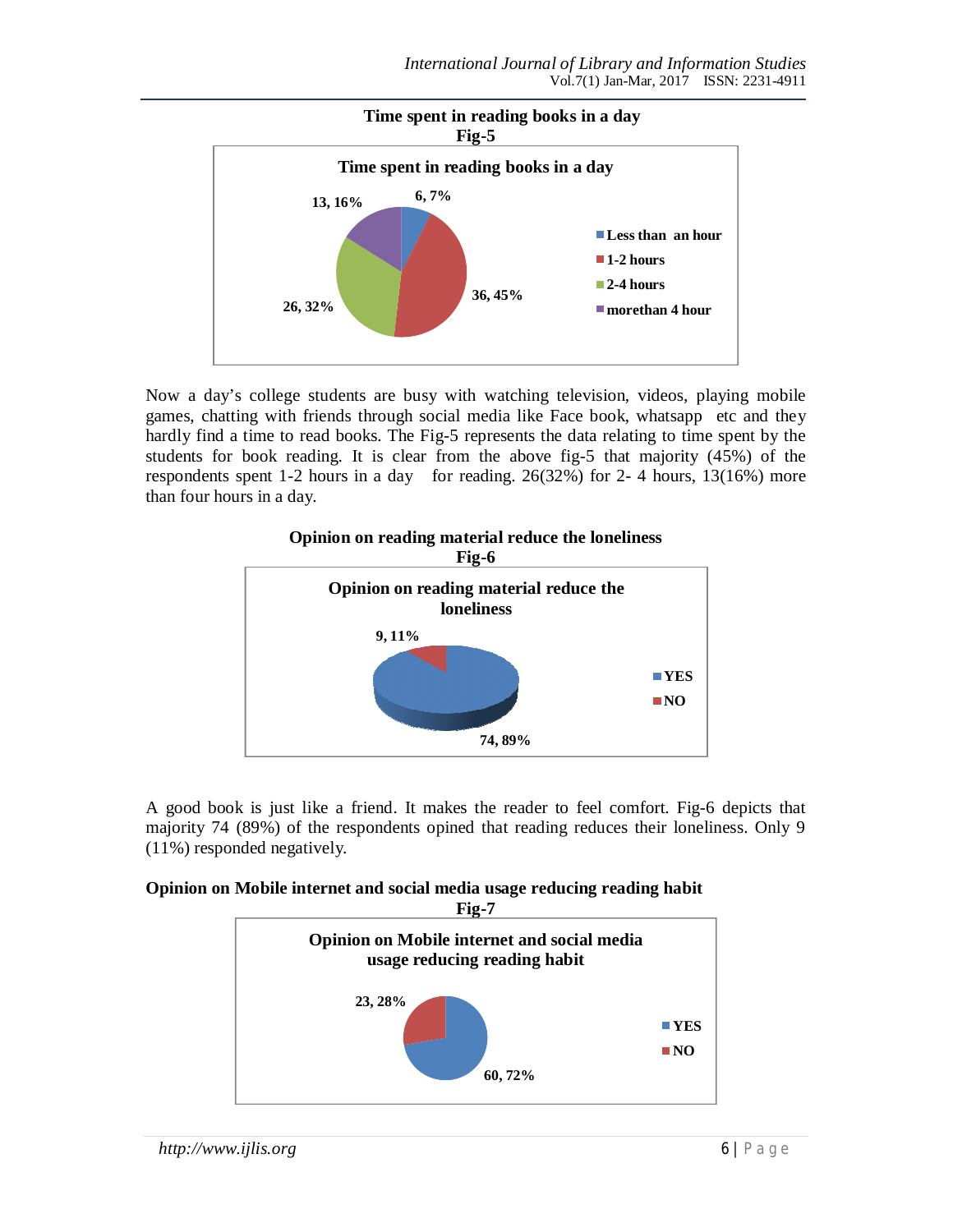The revolutionary changes in mobile phone technology gradually impact on every human being. Using smart phone, browsing internet, connecting social media, communicating with friends through messenger apps is a common phenomena for the college students .Fig-7 explains the impact of mobile internet and social media usage on reading habit. It is clearly shows that majority 60 (72%) of the respondents opined that internet and social media usage reduces the reading habit.





Fig-8 demonstrates the reading online information by the respondents. It is evident from the fig-8 that majority 51 (61%) of the respondents reading online information sources like i.e., e-books, e-journals, e-magazines.



# **Comfort in reading online info using e- devices**

Fig-9 shows the data relating to comfort in using e- devices. It is clear that majority 34 (67%) of the respondents feels comfort to read online information using e- devices. 17 (33%) responded negatively.

# **Findings**

- Majority (72%) of the respondents visit the college library frequently
- Majority of the respondents not visit the library due to various other reasons not concerned to the college library
- Majority (54%) of the respondents are not visit the public library for any information
- Majority (46.98%) of the respondents opined that they read books for the purpose of to be Informative.
- Majority (87.95%) of the respondents preferred to read English medium books.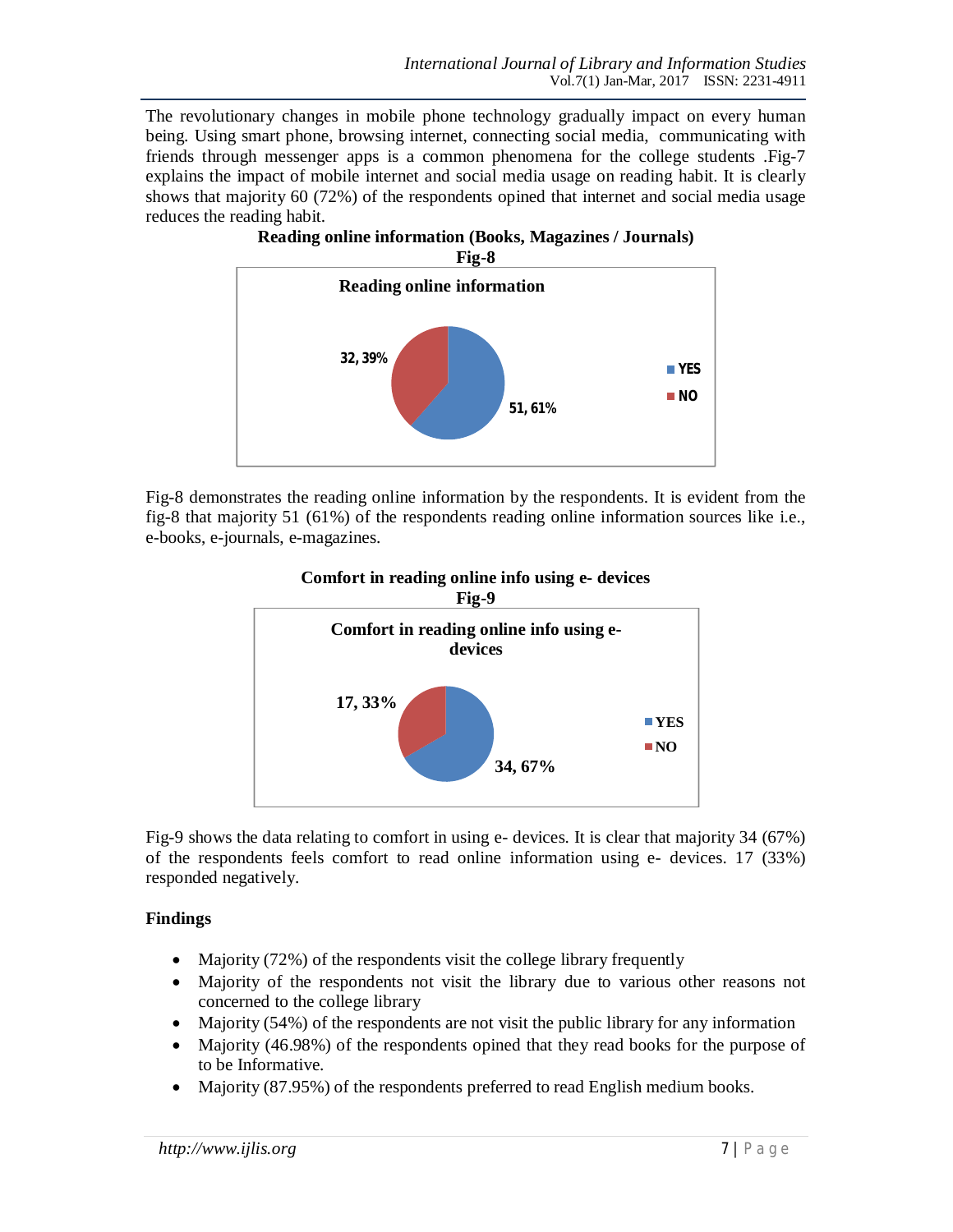- Majority of the respondents (72.28%) opined that their self interest is the prime motive to read Books.
- Majority (48.19%) of the respondent's opined morning is the best time for reading
- Majority (44.57%) of the respondent's subject is the deciding factor to read a book.
- Majority (45%) of the respondents spent 1-2 hours in a day for reading.
- Majority (89%) of the respondents opined that reading reduces their loneliness.
- Majority (72%) of the respondents opined that internet and social media usage reduces the
- Reading habit.
- Majority (61%) of the respondents reading online information sources like i.e., ebooks, e-Journals, e-magazines etc.
- Majority (67%) of the respondents feel comfort to read online information using edevices.

## **Suggestions**

- 1. Students should spend their leisure time for reading useful books for recreation and for to get information for various needs.
- 2. Parents, teachers, as well as librarians should encourage the students in making use of libraries from the school days.
- 3. To improve the general awareness and to get useful information for the day to day life, it is suggested that all the students should invariably read news papers, magazines and journals.
- 4. In order to increase reading interests among the students "Book display programs", "Celebration of book festivals "within the library can be held.

#### **Conclusion:**

Academic libraries are the soul of the institutions which should not remain silent when students are not visiting and asking for reading materials. Let be it in print or electronic form, the first and foremost role of academic library is to procure it and make it available to the students. We need to anticipate the changing pattern of students' reading. This study shows that reading gets a serious attention among the women post graduate students of Govt. Science College, Bangalore. Most of the students got self motivated to reading than the motivation of their teachers or parents and also they visit the college library frequently. So that the librarian has an opportunity to inculcate reading habit by taking initiative and by way of organizing suitable programs to promote reading habits among the students.

#### **Acknowledgement**

The author is thankful to K.Nagraju, Librarian, Govt. Degree College, Naidupet, A.P for his co -operation during the preparation of the article.

# **References**

1. Abdul Karim and Hasan Amelia (2007). Reading habits and attitudes in the digital age Analysis of gender and academic program differences in Malaysia. The Electronic Library.Vol.25.No.3, 285-298.www.emeraldinsight.com.